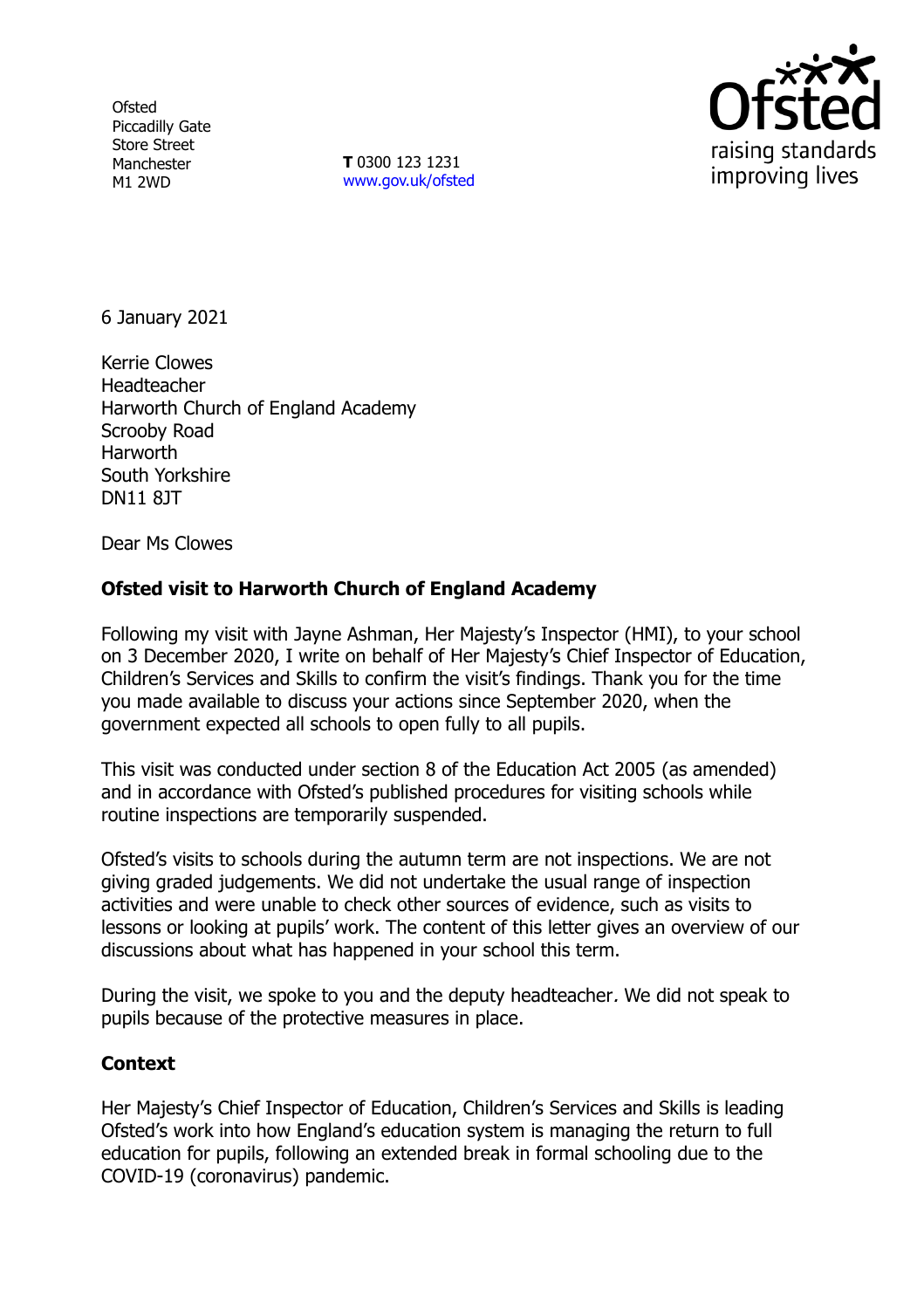

In undertaking this focused work, HMI are visiting a broad range of schools. HMI will visit a sample of:

- approximately 1,200 schools across all Ofsted grades (outstanding, good, requires improvement and inadequate)
- maintained schools, academies and free schools, special schools and centres of alternative provision, including those in cities, and coastal, town or rural communities.

The information from this visit will feed into Ofsted's national reporting so that the insights can be shared with the government and the education sector. We did not find any significant concerns during the visit. In such a case, an inspection report would be published on our website and available to parents and carers.

We did not consider your response to COVID-19 during the spring and summer terms 2020, when the school was not open to all pupils.

## **From this visit, inspectors noted that:**

- A small proportion of pupils have had to learn at home since the start of term.
- Pupils are studying their usual range of subjects. Subjects such as art, music and French are now taught during 'creative' weeks. There is an increased focus on the teaching of English and mathematics.
- Teachers have assessed pupils' phonics and reading skills. The checks show that pupils have largely maintained these skills. Pupils aim to be 'RED', meaning to 'read every day'.
- Teachers have checked pupils' new starting points in mathematics. Pupils are now receiving extra lessons in number and calculation. There are more reasoning and problem-solving sessions.
- The wider curriculum has remained the same. Pupils have studied the usual content. Teachers have used virtual tours of zoos and museums to support pupils' learning.
- The remote learning matches the pupils' usual curriculum. There is a mixture of online and paper-based learning. Some pupils have received extra help when learning from home.

Thank you again for contributing to this important national work. The views and experiences you have shared will help to inform future policy.

I am copying this letter to the chair of the governing body, the chief executive officer of the Southwell and Nottingham multi-academy trust, the director of education for the Diocese of Southwell, the regional schools commissioner and the director of